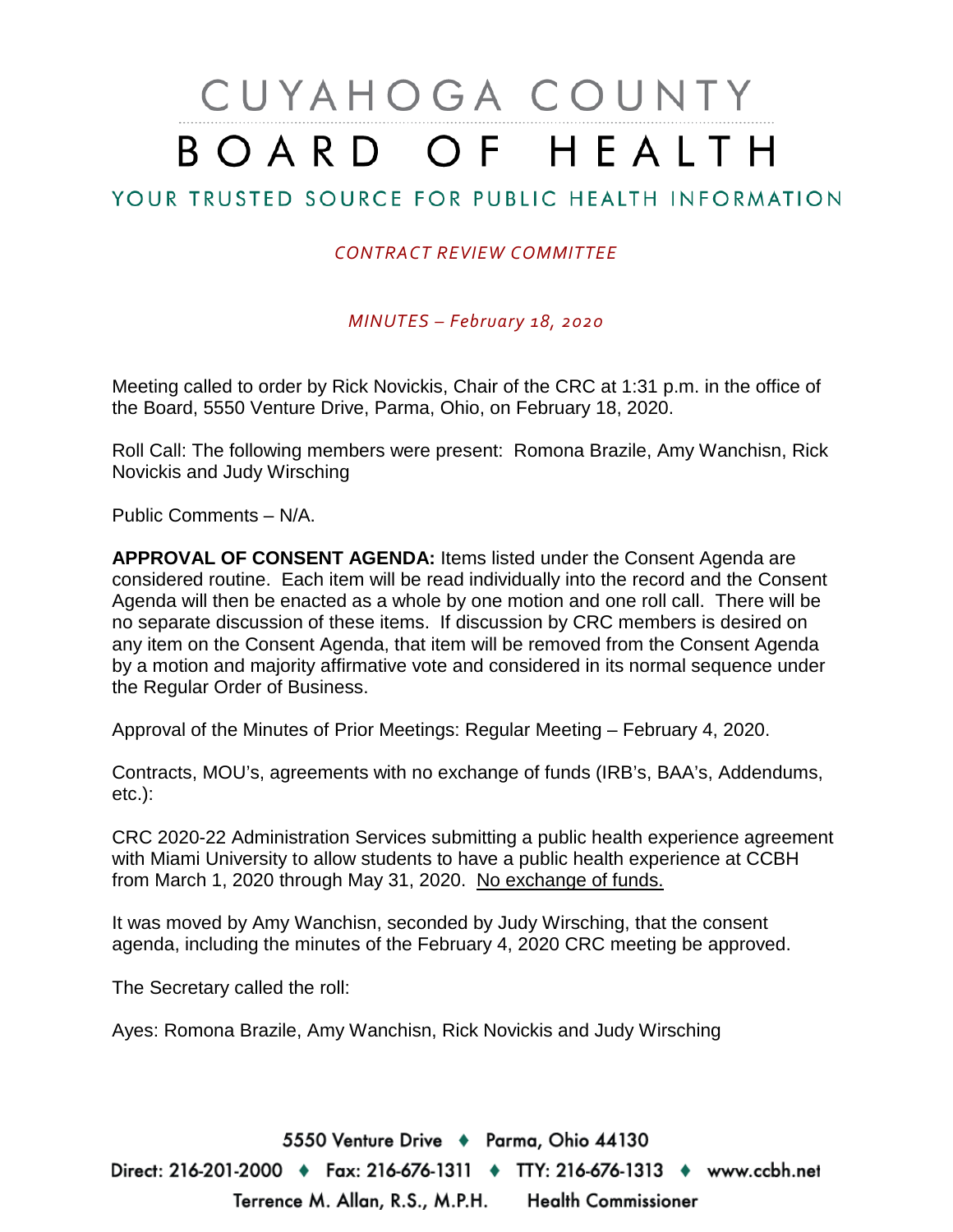#### **CONTRACTS AND AWARDS:**

Tabled Items

CRC 2020-12 RFP 2020-02 HIV Prevention Program

It was moved by Amy Wanchisn, seconded by Judy Wirsching that the following quotes (CRC 2020-12) in response to RFP #2019-02 for HIV Prevention Program be accepted as the lowest and best, and a recommendation to award a contract to the following agencies be submitted to the to the CRC and/or Board for approval (ref. enclosed).

| <b>Agency</b>                           | <b>Award Amount</b> |
|-----------------------------------------|---------------------|
| Care Alliance                           | \$40,000.00         |
| <b>Cleveland Treatment Center, Inc.</b> | \$70,000.00         |
| Aids Taskforce of Greater Cleveland     | \$130,000.00        |
| <b>Lorain County Public Health</b>      | \$130,000.00        |
| <b>Medina County Health Department</b>  | \$20,000.00         |
| <b>Circle Health</b>                    | \$95,000.00         |
| <b>Signature Health</b>                 | \$115,000.00        |

The Secretary called the roll:

Ayes: Romona Brazile, Amy Wanchisn, Rick Novickis and Judy Wirsching

New Items For Review

Bid/Quote Openings ≥ \$25,000.00

None

Bid/Quote Openings < \$25,000.00

Lead Program Bid Openings Presented by: Stephanie McConoughey

It was moved by Amy Wanchisn, seconded by Romona Brazile that the following quote (CRC 2020-23) for 19105 Libby Rd., Maple Heights, Ohio 44137 be accepted as the lowest and best, and a contract be awarded to TNT Construction in an amount not to exceed \$8,500.00 be approved (ref. enclosed).

The Secretary called the roll:

Ayes: Romona Brazile, Amy Wanchisn, Rick Novickis and Judy Wirsching

Expenditures: Contracts up to \$25,000.00

5550 Venture Drive + Parma, Ohio 44130

Direct: 216-201-2000 ♦ Fax: 216-676-1311 ♦ TTY: 216-676-1313 ♦ www.ccbh.net Terrence M. Allan, R.S., M.P.H. **Health Commissioner**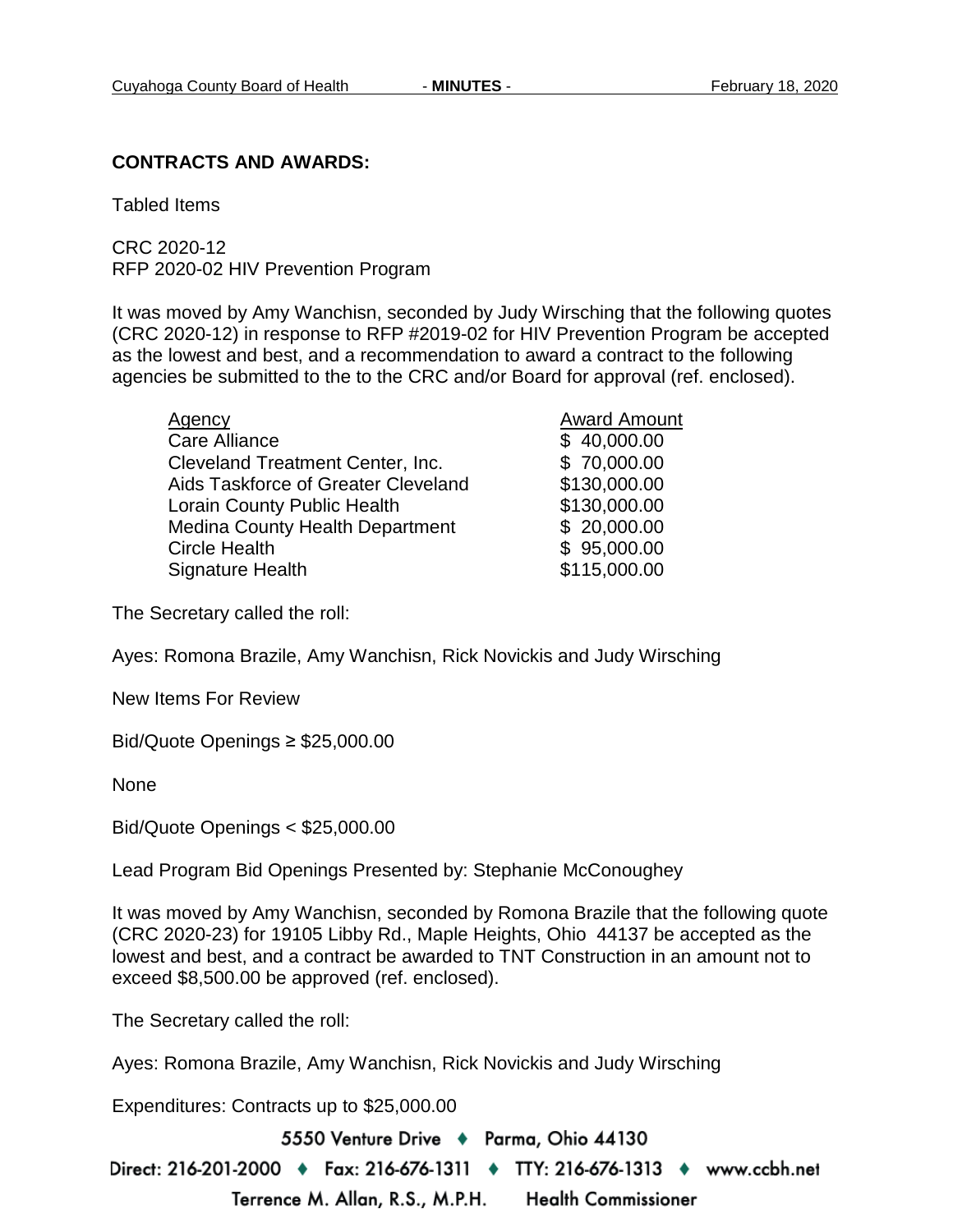It was moved by Judy Wirsching, seconded by Rick Novickis that the contract (CRC 2020-24) with Donald Bohning & Associates under the Silver Oak Landfill Project from February 18, 2020 through February 18, 2021 in an amount not to exceed \$10,000.00 be approved.

Presented by: Barry Grisez

Purpose: To provide civil engineering services & evaluation of the Silver Oak Construction & Demolition Debris Landfill

Funding Source: 100% funded through Trust and Agency Silver Oak Landfill.

The Secretary called the roll:

Ayes: Romona Brazile, Amy Wanchisn, Rick Novickis and Judy Wirsching

It was moved by Judy Wirsching, seconded by Amy Wanchisn that the addendums (CRC 2020-25) to the contracts with the following agencies under the 2019/2020 HRSA Ryan White Part A Program grant be approved:

|                                                          | Amount to be paid<br>to not to exceed: |              |
|----------------------------------------------------------|----------------------------------------|--------------|
|                                                          |                                        |              |
|                                                          | From                                   | 10           |
| AIDS Taskforce of Greater Cleveland (2019-42 & 2019-203) | \$193,225,00                           | \$201,325.00 |
| Cleveland Clinic Foundation (2019-54 & 2019-119)         | \$153,811.00                           | \$129,085.00 |
| Far West Center (2019-72 & 2019-211)                     | \$2,000.00                             | \$2,750.00   |
| Nueva Luz (2019-42 & 2019-119)                           | \$551,259.00                           | \$530,542.00 |
| Tech Logix Systems (2019-42 & 2019-194)                  | \$62,550,00                            | \$65,050.00  |
| University Hospitals of Cleveland (2019-42 & 2019-211)   | \$931,663.00                           | \$947,063.00 |
|                                                          |                                        |              |

Presented by: Melissa Rodrigo

Purpose: To provide services to low-income, uninsured and underinsured HIV positive persons.

Funding Source: 100% reimbursable through the FY2019 HRSA Ryan White grant.

The Secretary called the roll:

Ayes: Romona Brazile, Amy Wanchisn, Rick Novickis and Judy Wirsching

It was moved by Romona Brazile, seconded by Rick Novickis that the contract (CRC 2020-26) with Cleveland Rape Crisis Center under the Prevent Premature Fatherhood (PPF) grant from February 1, 2020 through December 31, 2020 in an amount not to exceed \$9,100.00 be approved.

5550 Venture Drive + Parma, Ohio 44130 Direct: 216-201-2000 ♦ Fax: 216-676-1311 ♦ TTY: 216-676-1313 ♦ www.ccbh.net Terrence M. Allan, R.S., M.P.H. Health Commissioner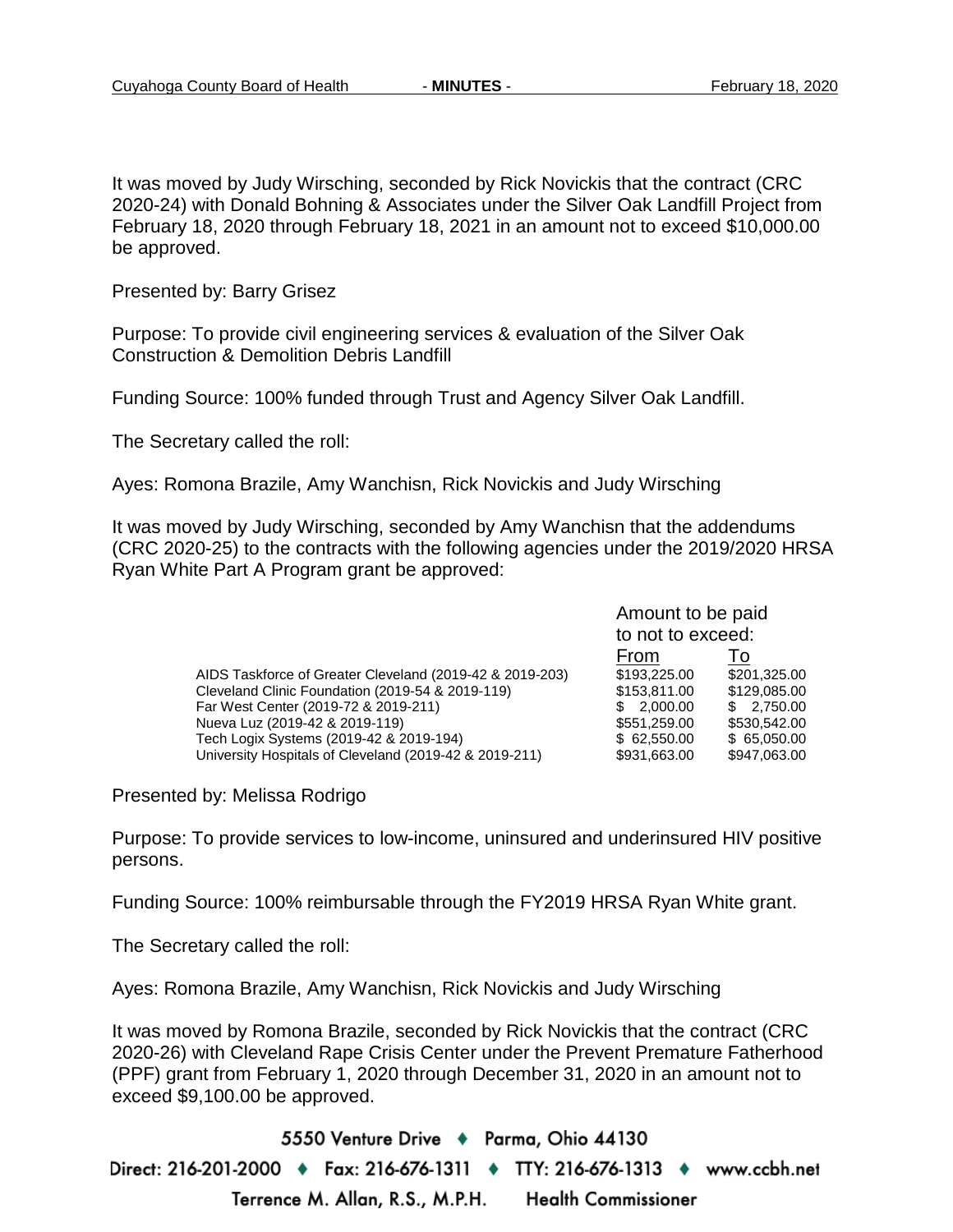Presented by: Brandy Eaton

Purpose: To facilitate youth discussions under the PPF grant.

Funding Source: 100% reimbursable through the FY2020 PPF grant.

The Secretary called the roll:

Ayes: Romona Brazile, Amy Wanchisn, Rick Novickis and Judy Wirsching

It was moved by Judy Wirsching, seconded by Romona Brazile that the addendum (CRC 2020-27) to the contract with the City of Cleveland (Resolution 2019-117) to decrease the amount to be paid to the City of Cleveland from \$172,479.00 to \$170,407.00 and decrease the in-kind match requirement from \$13,281.00 to \$13,121.00 be approved.

Presented by: Amy Wanchisn

Purpose: To decrease the amount of the Public Health Emergency Preparedness grant award to reflect a funding reduction to the Ohio Public Health Emergency Preparedness (PHEP) CORE Program.

Funding Source: 100% reimbursable through the FY2019 PHEP grant.

The Secretary called the roll:

Ayes: Romona Brazile, Amy Wanchisn, Rick Novickis and Judy Wirsching

Revenue Generating Agreements up to \$25,000.00

None

Contract Rescissions

None

Other Business.

Public Comment – N/A.

Thereupon, it was moved by Judy Wirsching, seconded by Romona Brazile, that the following Motion be adopted:

BE IT RESOLVED that the meeting be adjourned at 1:54 p.m.

5550 Venture Drive + Parma, Ohio 44130 Direct: 216-201-2000 ♦ Fax: 216-676-1311 ♦ TTY: 216-676-1313 ♦ www.ccbh.net Terrence M. Allan, R.S., M.P.H. **Health Commissioner**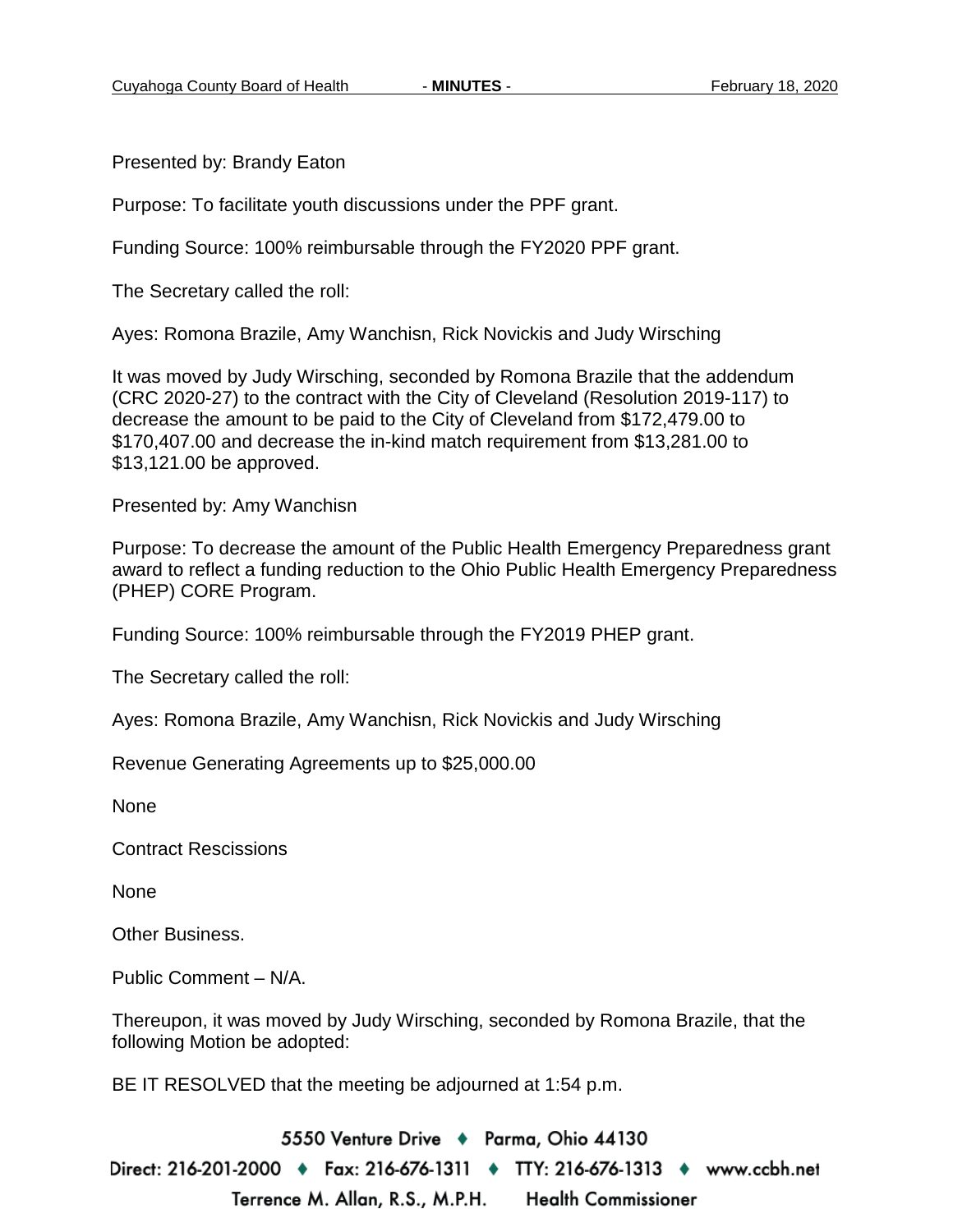- MINUTES -

The Secretary called the roll:

Ayes: Romona Brazile, Amy Wanchisn, Rick Novickis and Judy Wirsching

ml

Committee Chair

Clerk

5550 Venture Drive + Parma, Ohio 44130 Direct: 216-201-2000 • Fax: 216-676-1311 • TTY: 216-676-1313 • www.ccbh.net Terrence M. Allan, R.S., M.P.H. **Health Commissioner**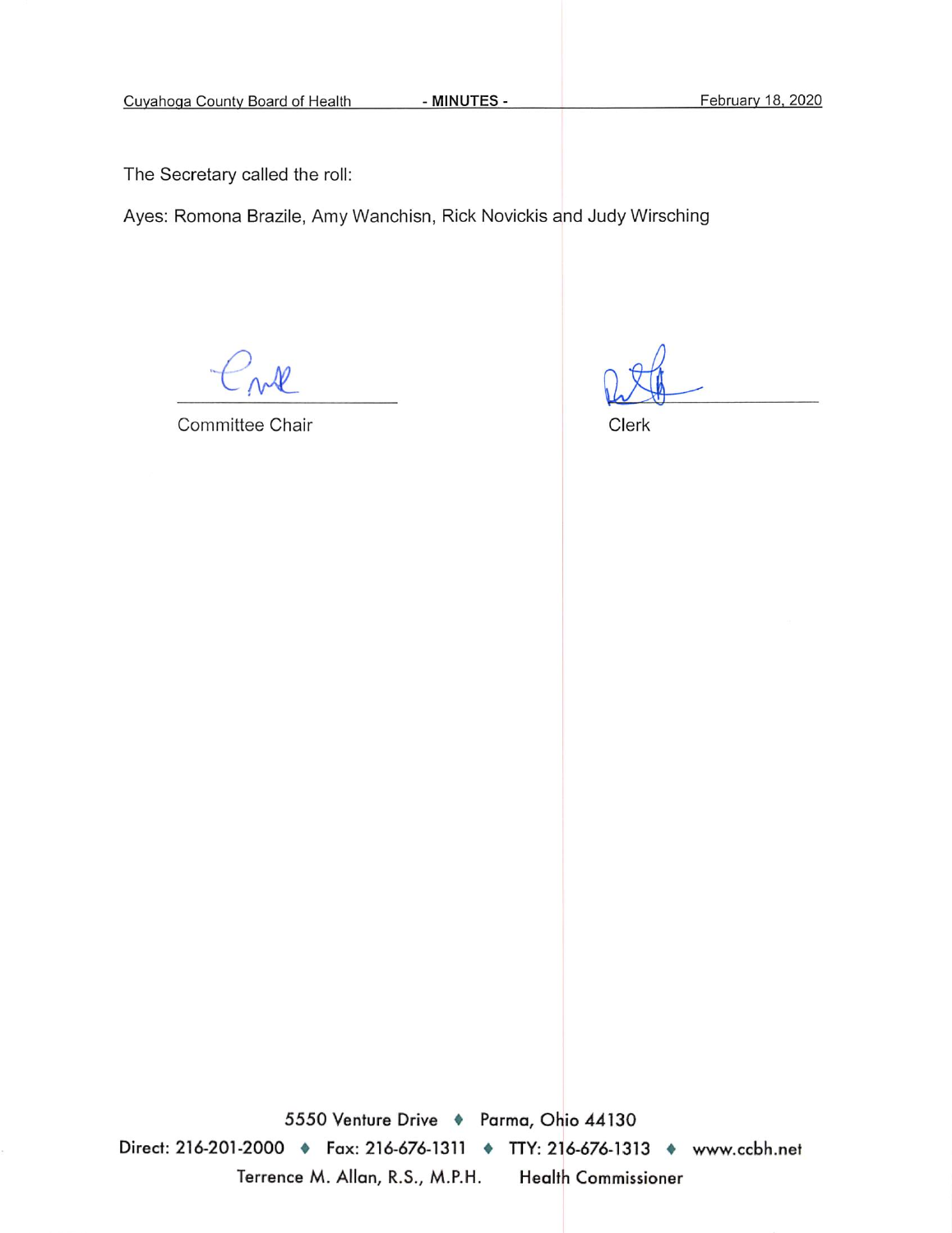## **CUYAHOGA COUNTY DISTRICT BOARD OF HEALTH**

### **RFP RESULTS**

**Program:** HIV Prevention Grant<br> **Title:** HIV Prevention Grant **Title:** HIV Prevention Grant<br> **RFP No:** RFP # 2020-02 **RFP No:** RFP # 2020-02 **CRC No:** 

**The following quotes were opened on:** 02/04/2020 @11:21pm<br>Opened by: Wedad Alhamwi & Meli **Opened by: Opened by: Wedad Alhamwi & Melissa Rodrigo**<br> **Logged in by: Wedad Alhamwi & Melissa Rodrigo** 

**Logged in by:** Judy Wirsching

| <b>NAME OF CONTRACTOR</b>                     | <b>RECEIVED</b>      | <b>QUOTE</b>            | <b>AWARD</b> |
|-----------------------------------------------|----------------------|-------------------------|--------------|
| <b>Care Alliance</b>                          | 02/04/20 @ 9:07 am   | \$42,930.80             | 40,000.00    |
| <b>Cleveland Treatment Center, Inc.</b>       | 02/03/20 @ 2:18 pm   | \$131,149.00            | 70,000.00    |
| <b>Aids Taskforce of Greater Cleveland</b>    | 02/03/20 @ 3:40 pm   | \$149,447.00            | 130,000      |
| <b>Cleveland Clinic</b>                       | 02/03/20 @ 8:37 am   | \$97,616.75             |              |
| <b>Cleveland Clinic</b>                       | 02/04/20 @ 8:27 am   | \$101,283.00            |              |
| <b>Lorain County Public Health</b>            | $02/03/20$ @ 4:03 pm | \$149,000.00 130,000.00 |              |
| Aids Health Care Foundation                   | 02/03/20 @ 3:37 pm   | \$284,006.00            |              |
| Aids Funding Collaborative                    | 02/03/20 @ 3:57 pm   | \$50,000.00             |              |
| <b>Medina County Health Department</b>        | 02/04/20 @ 8:54 am   | \$30,473.40             | 20,000.00    |
| Northern Ohio Recovery Association (N.O.R.A.) | 02/03/20 @ 3:07 pm   | \$70,000.00             |              |
| <b>Circle Health</b>                          | 02/04/20 @ 9:22 am   | \$150,000.00            | 95,000.00    |
| <b>Signature Health</b>                       | $02/04/20$ @ 8:44 am | \$158.110.00 115.000.00 |              |

**Recommended award:**  as highlighted above

**Brief Justification:**